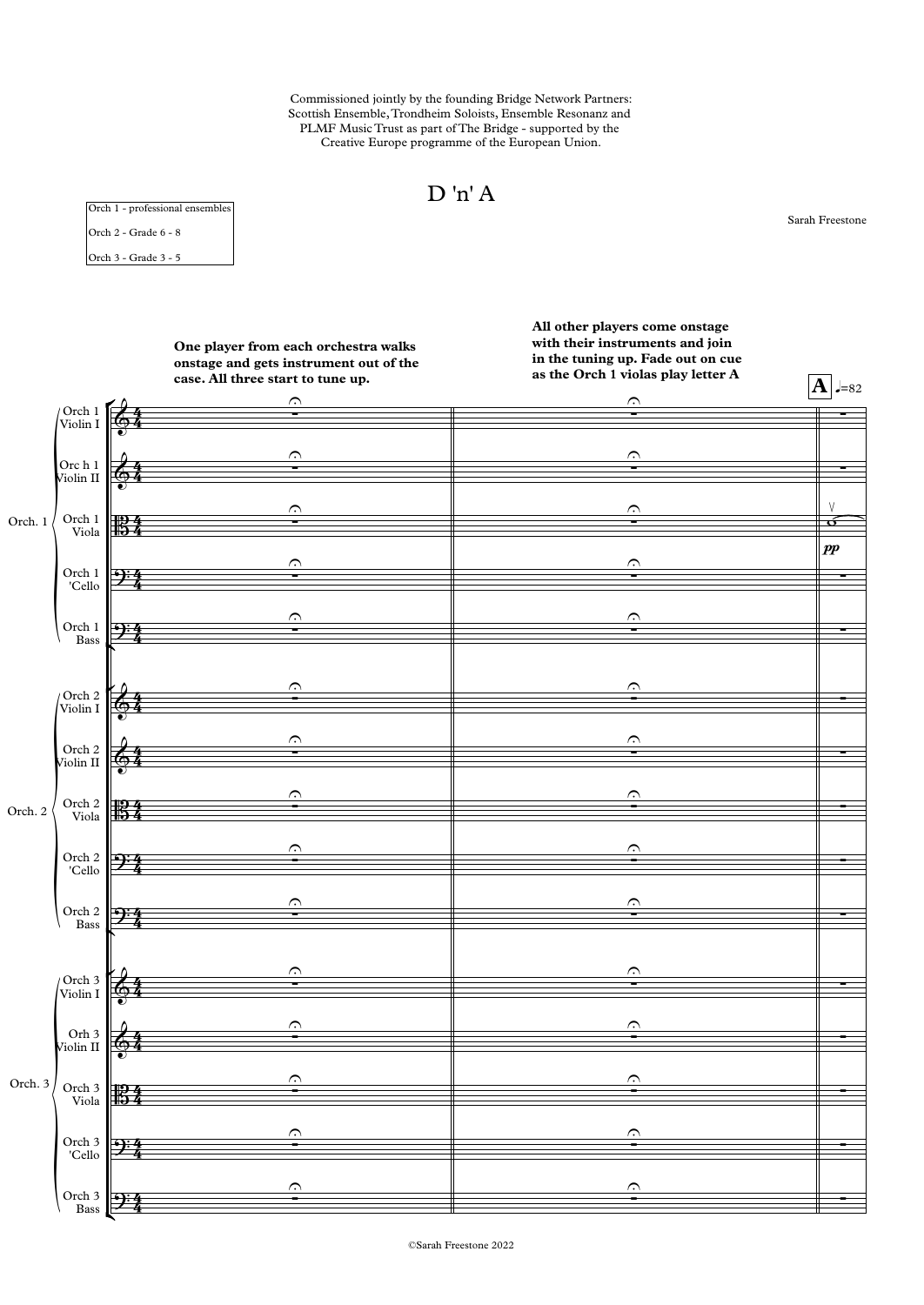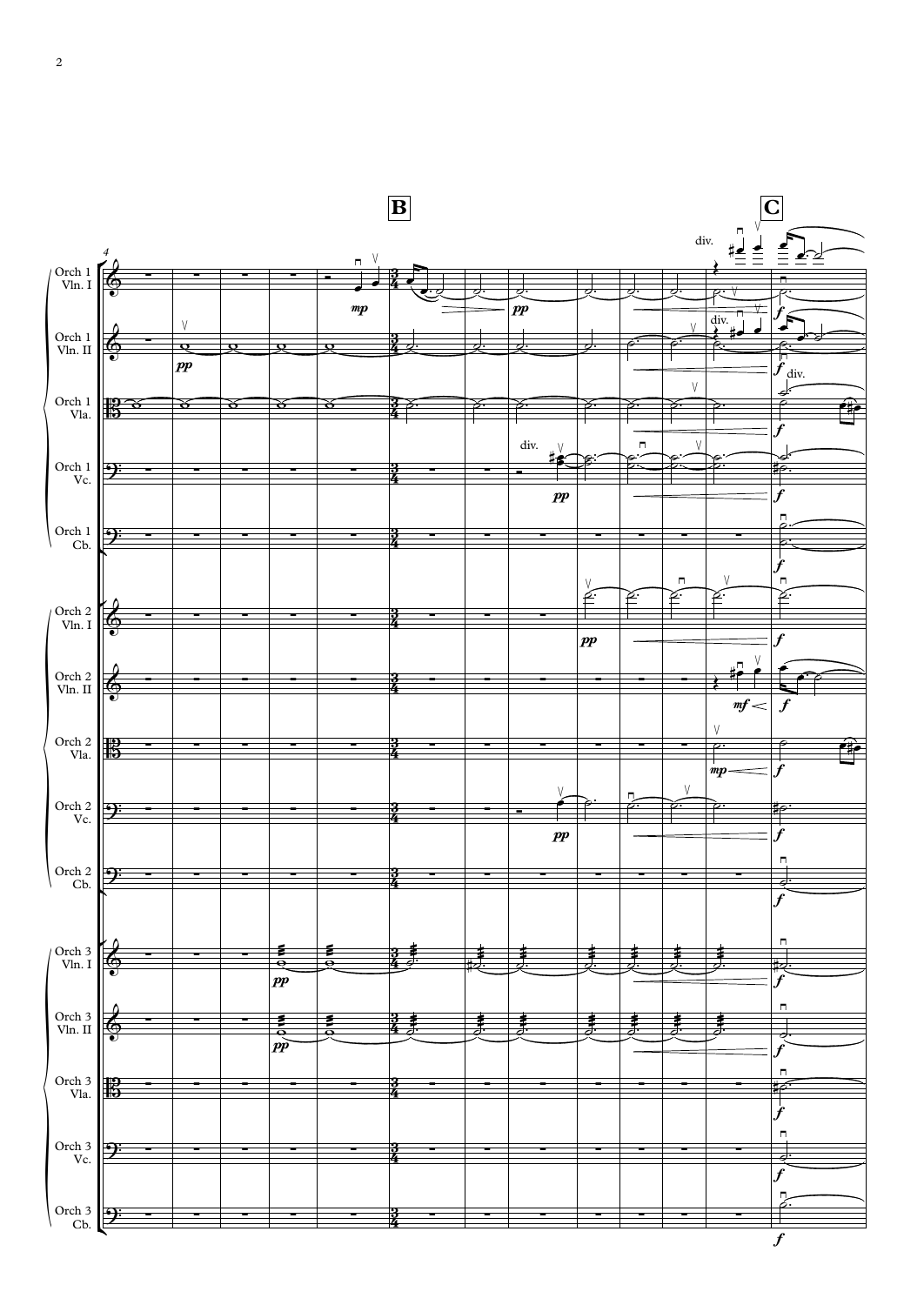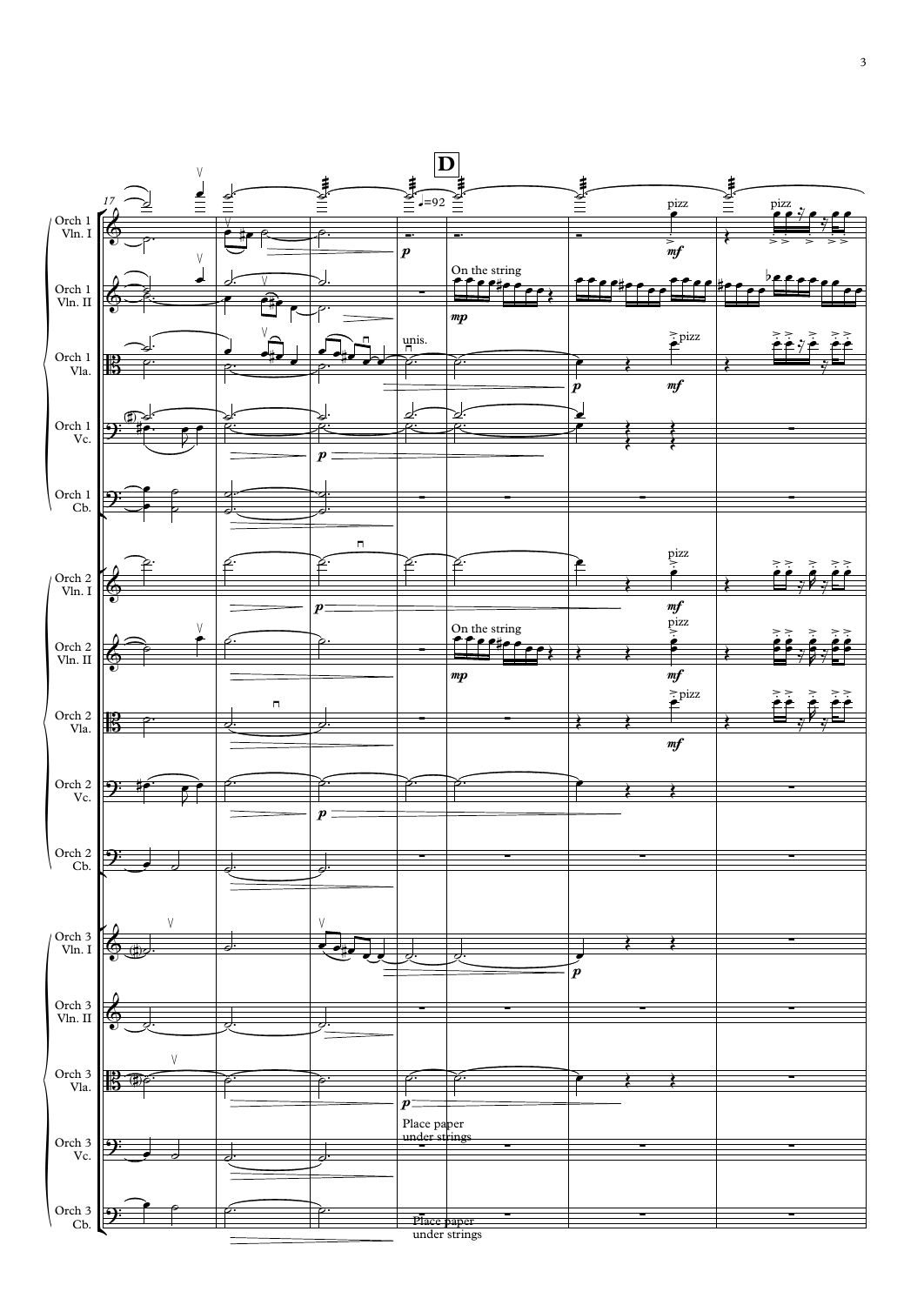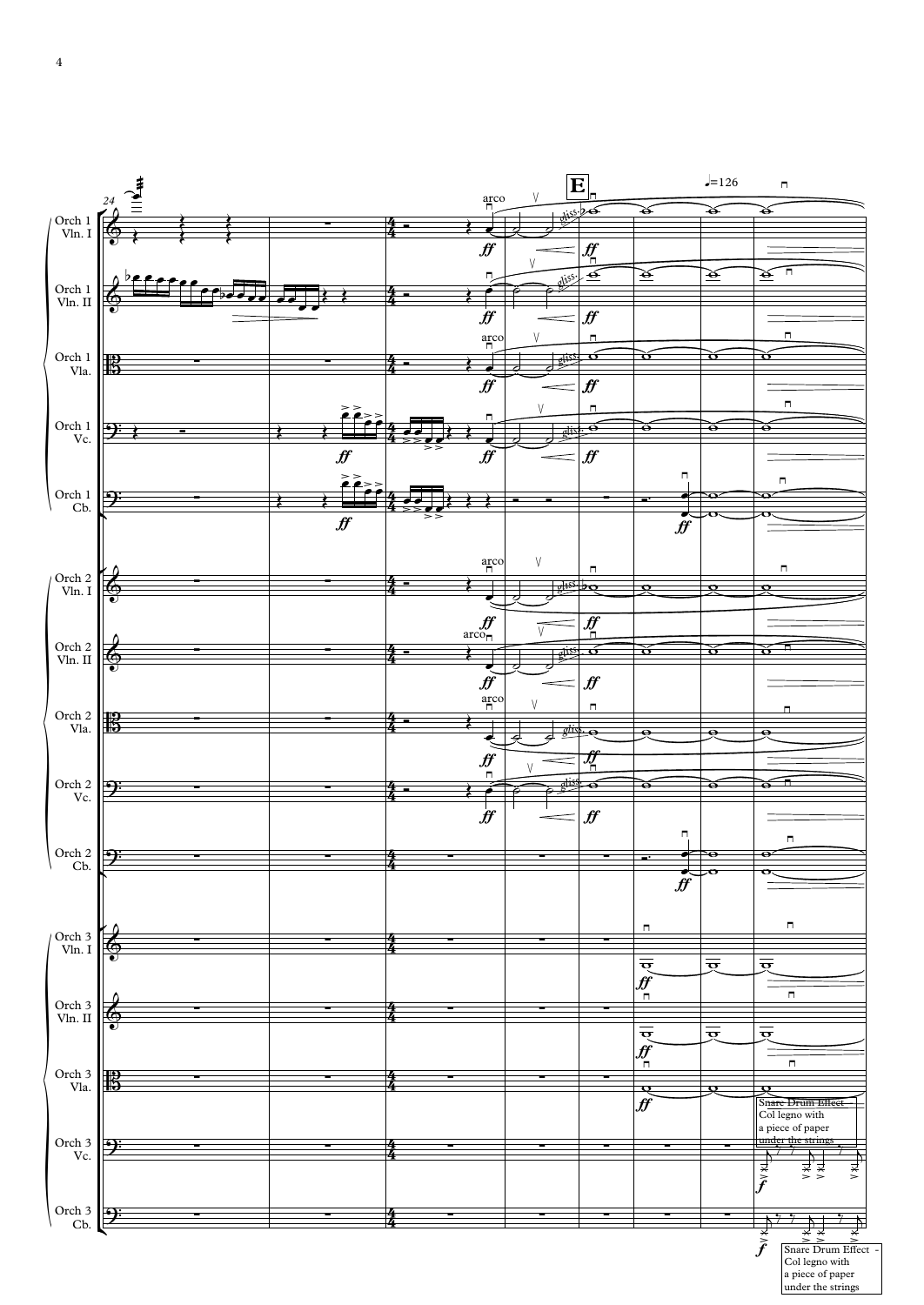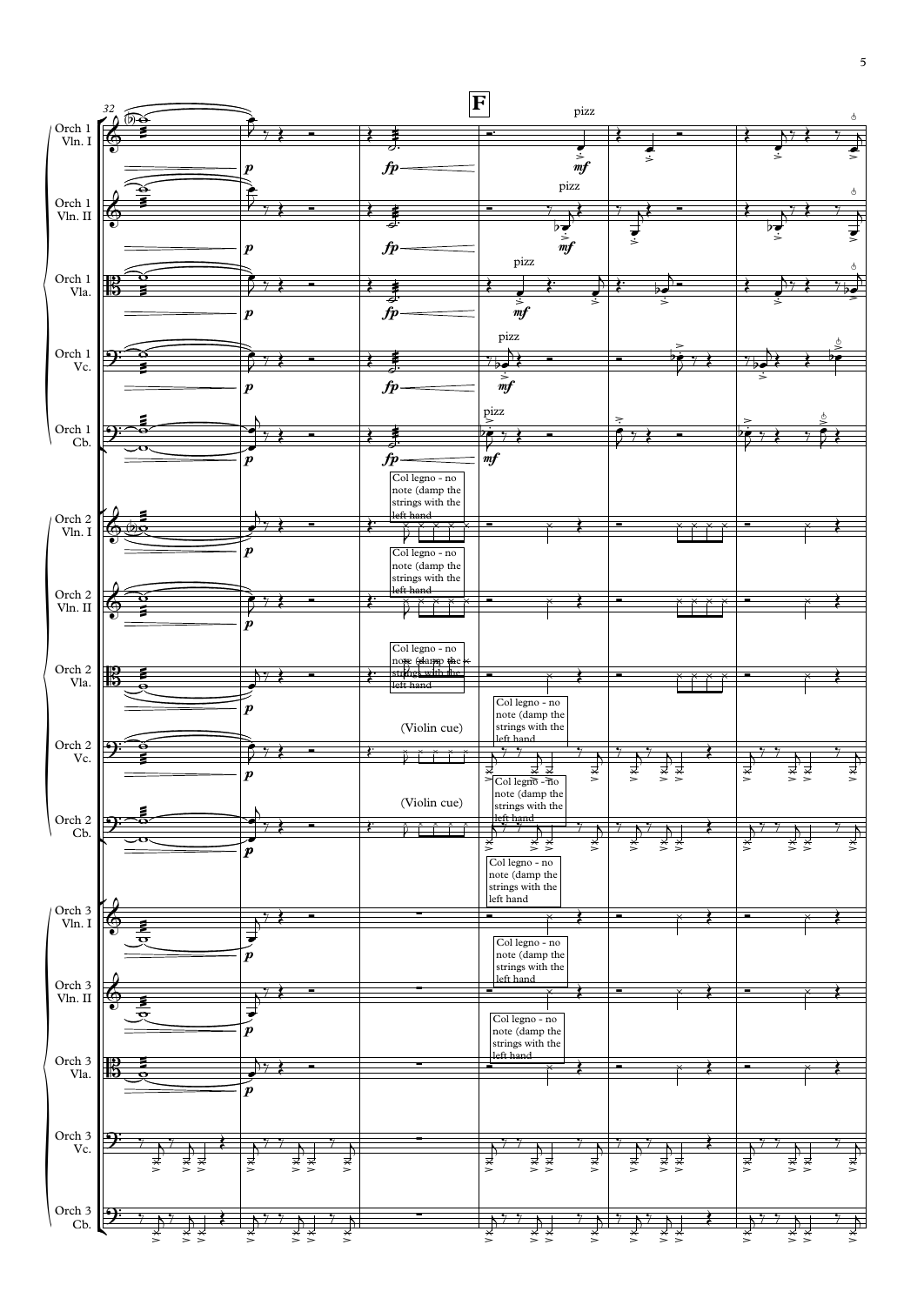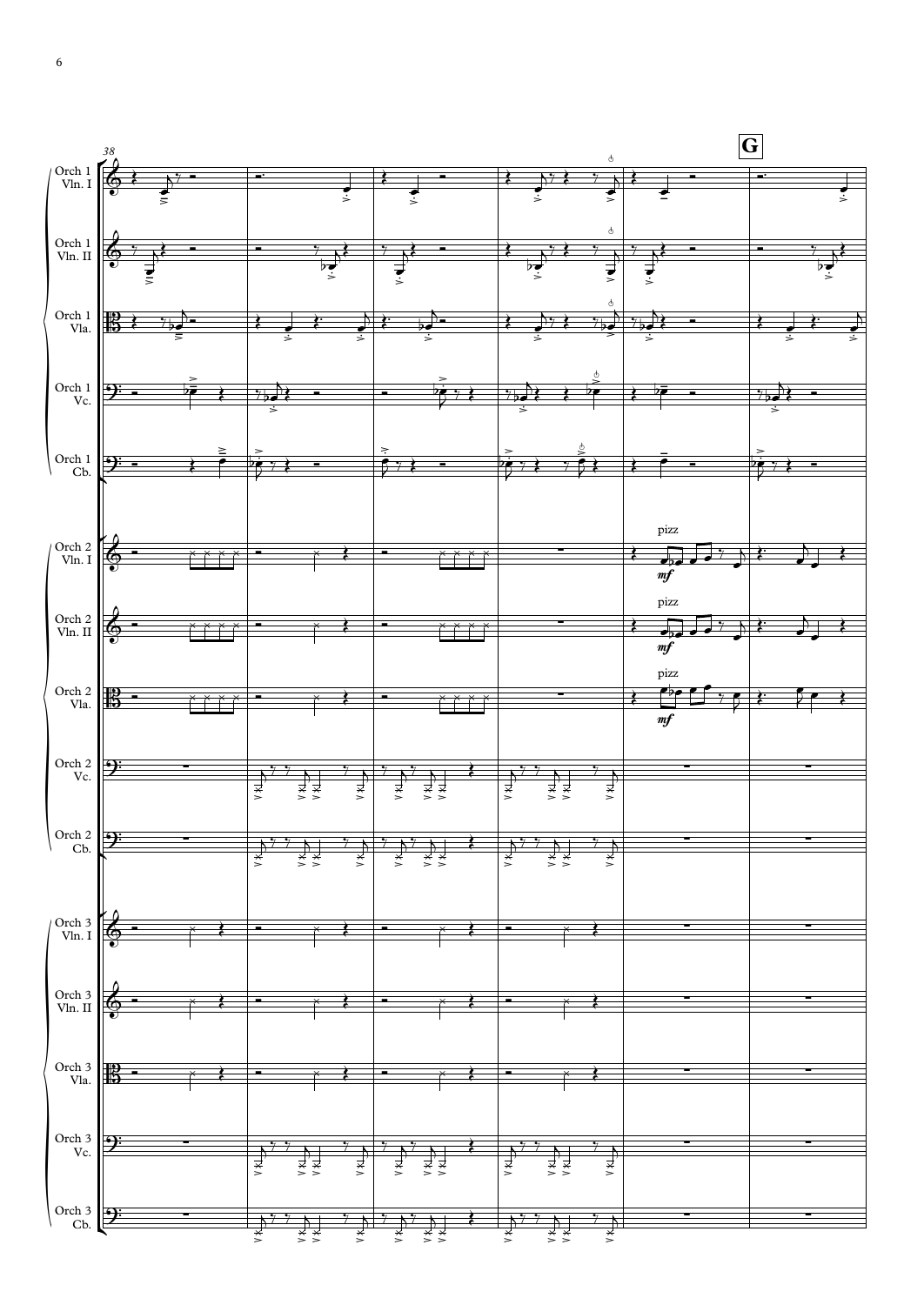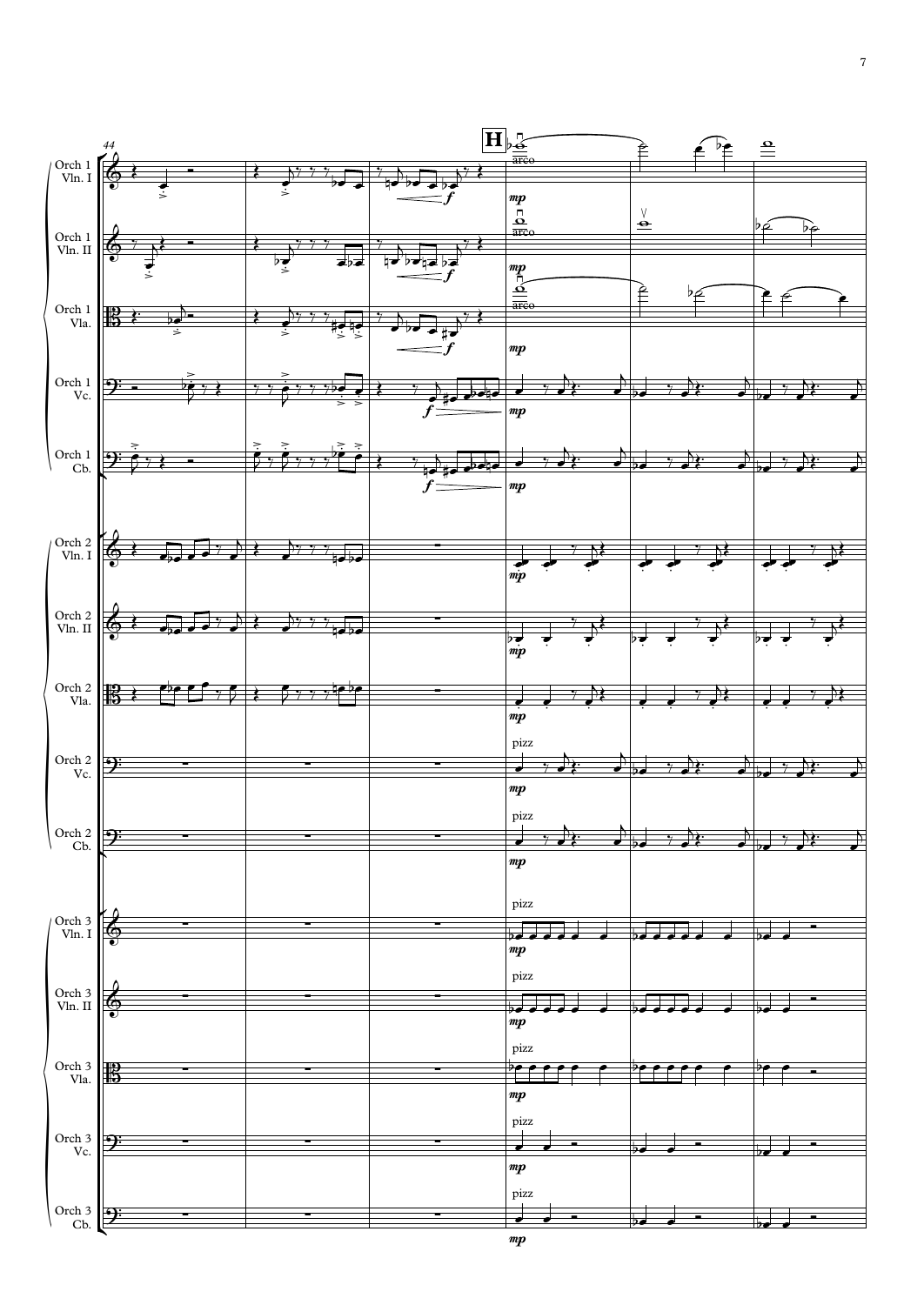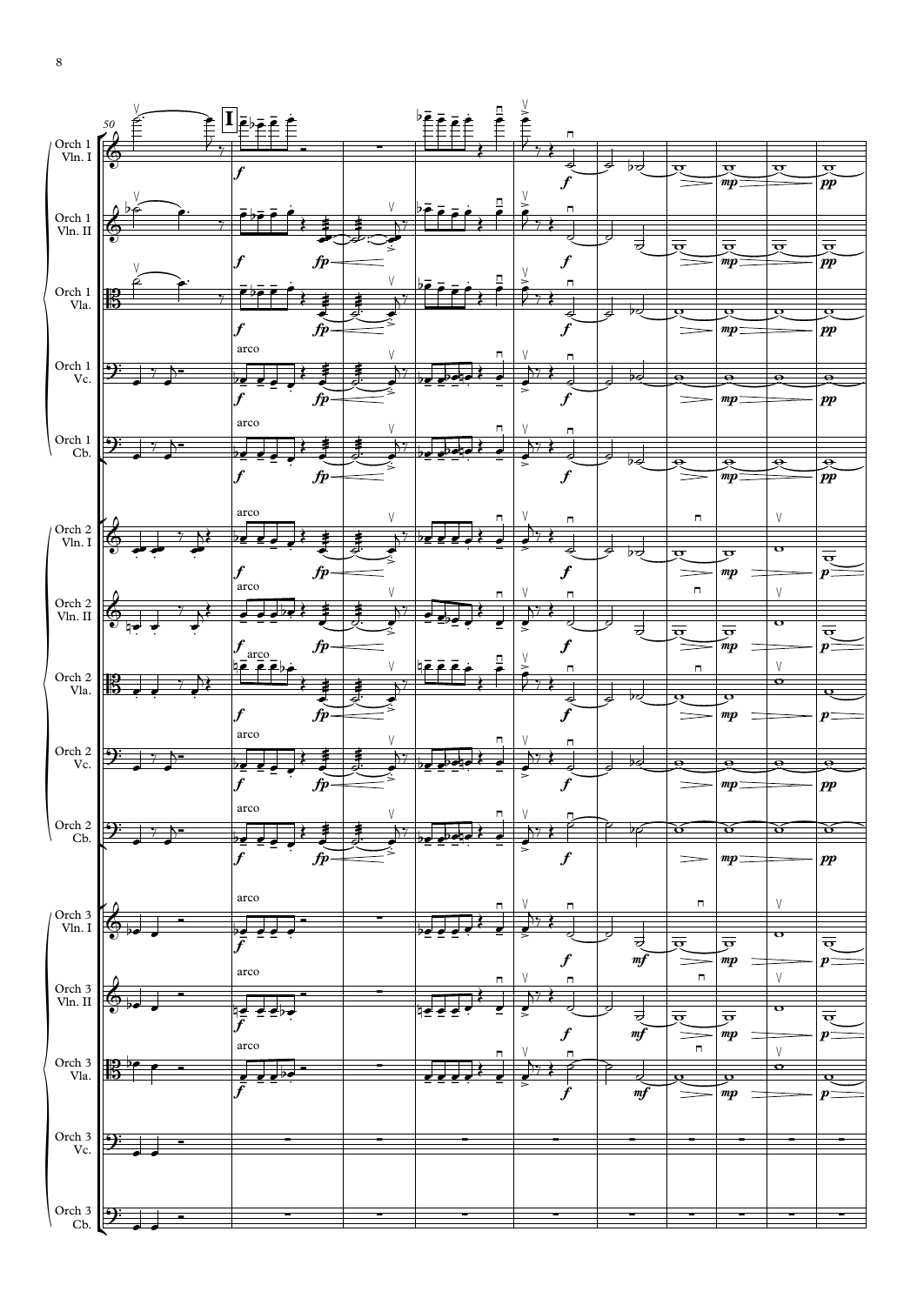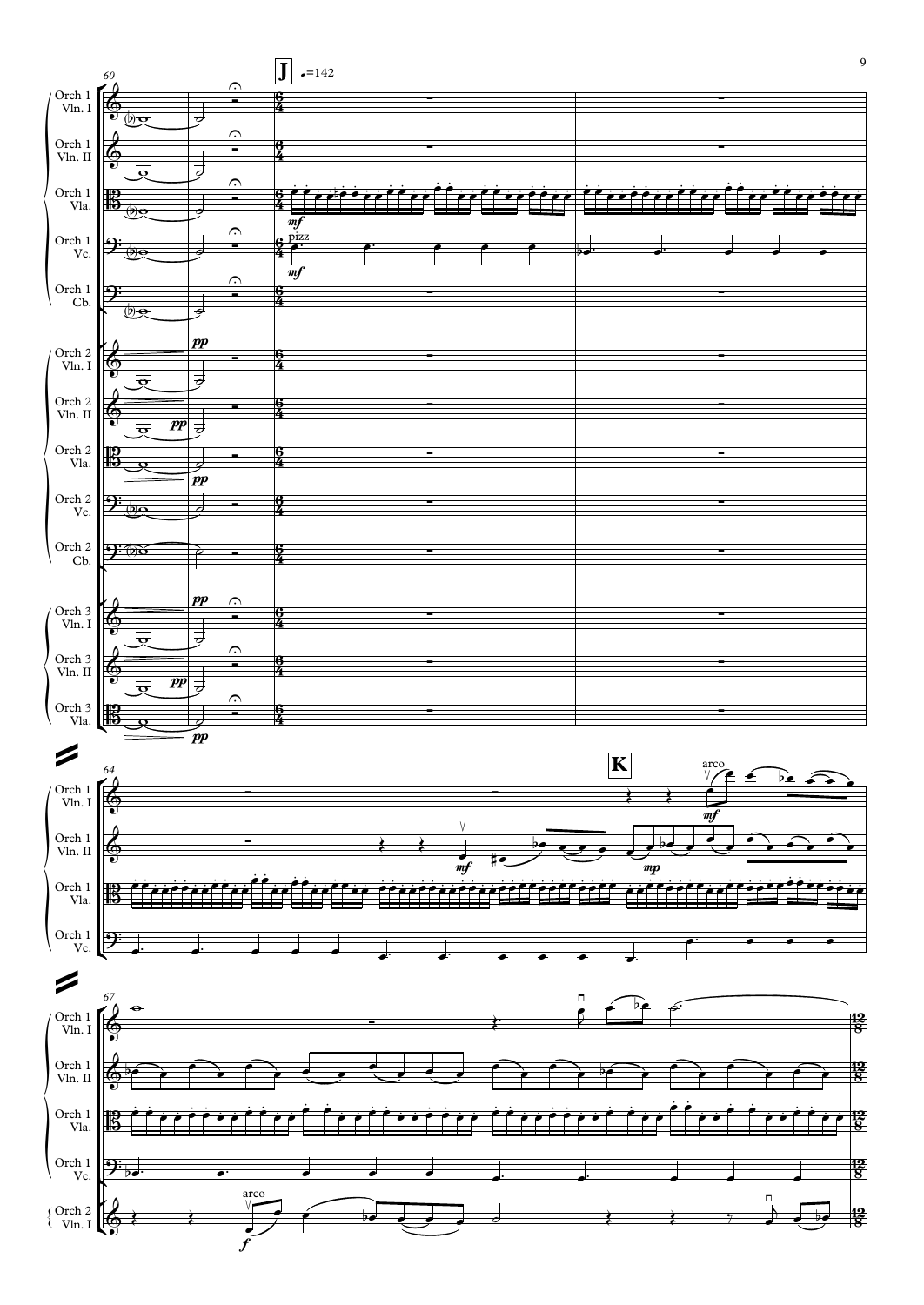



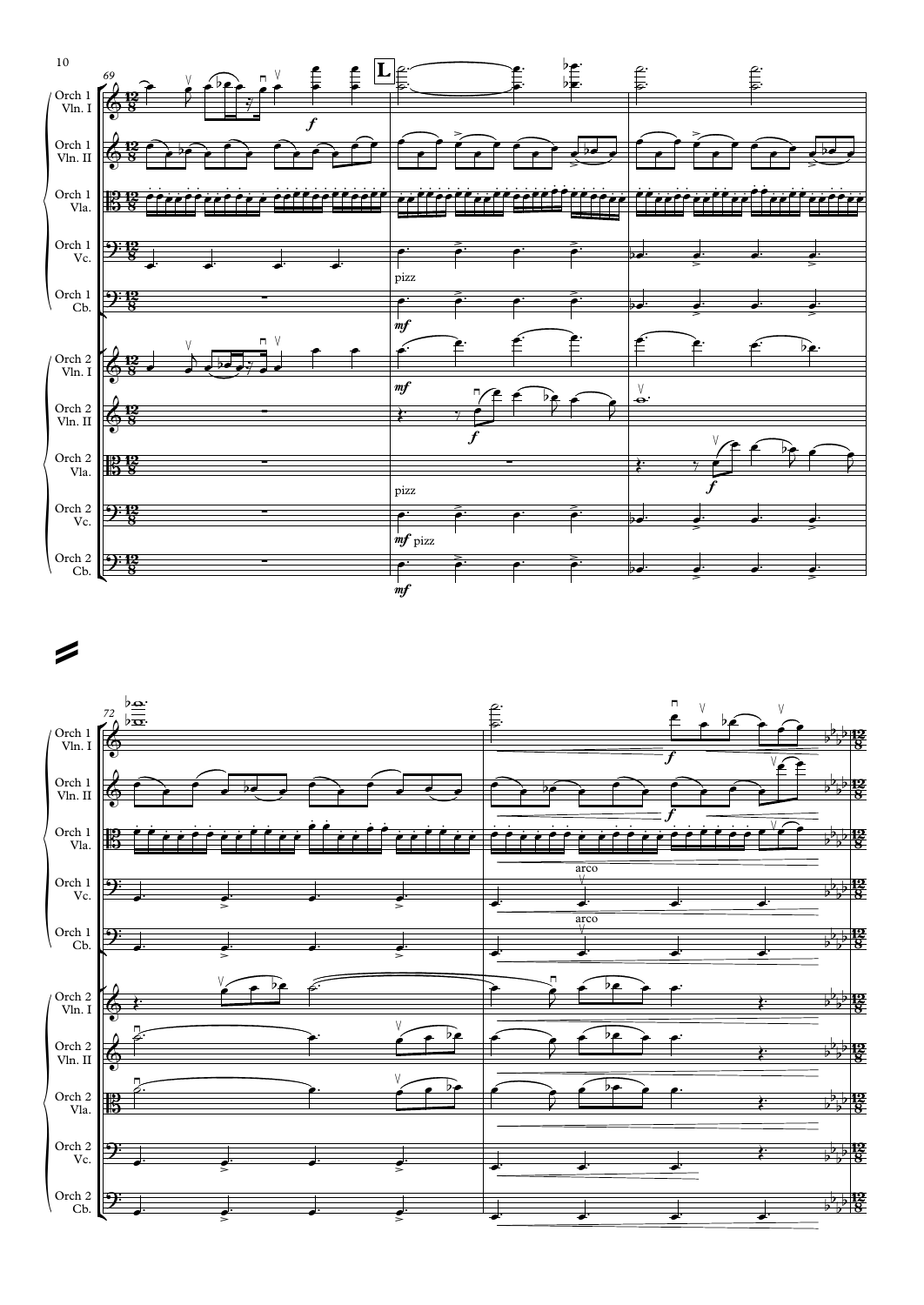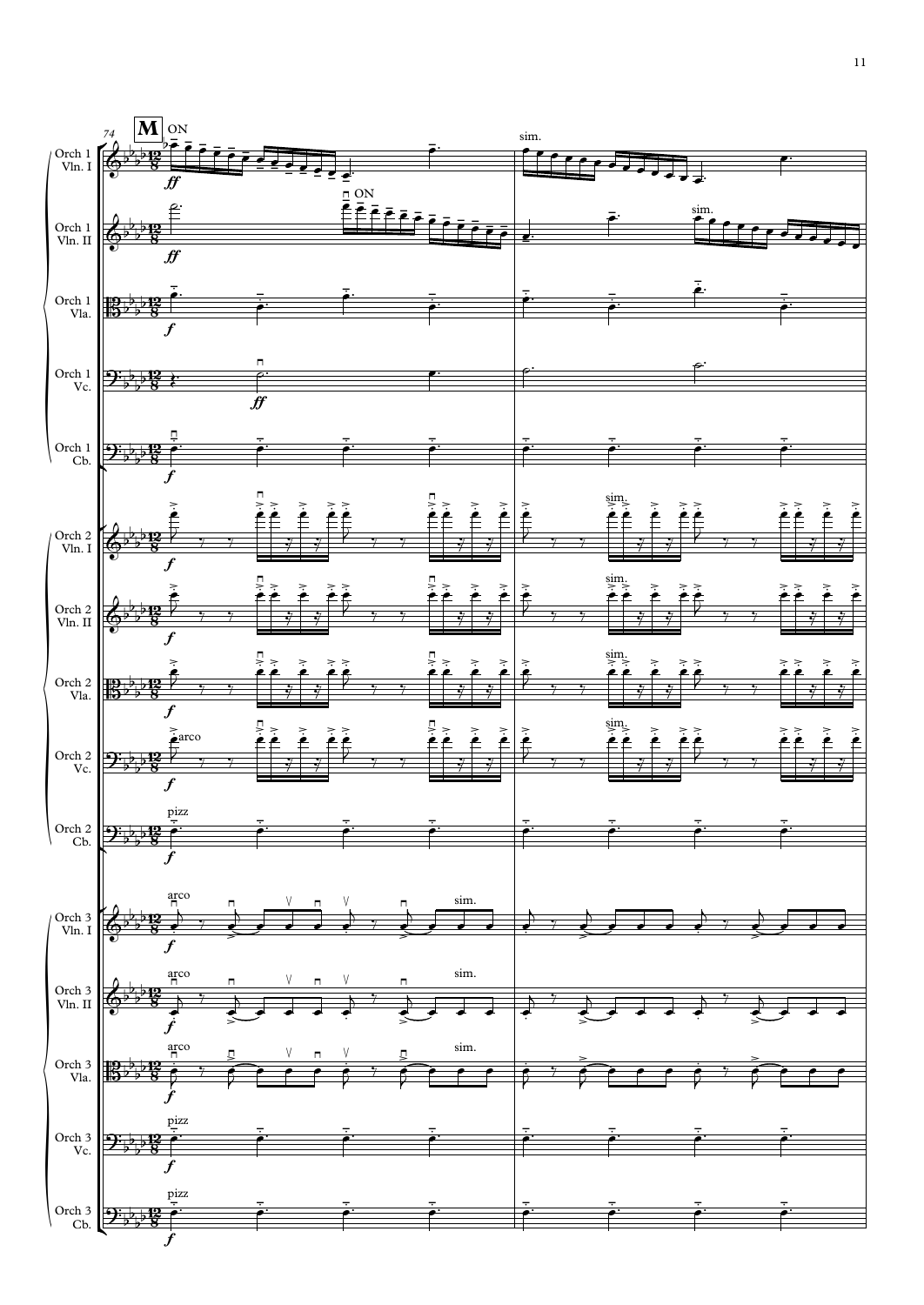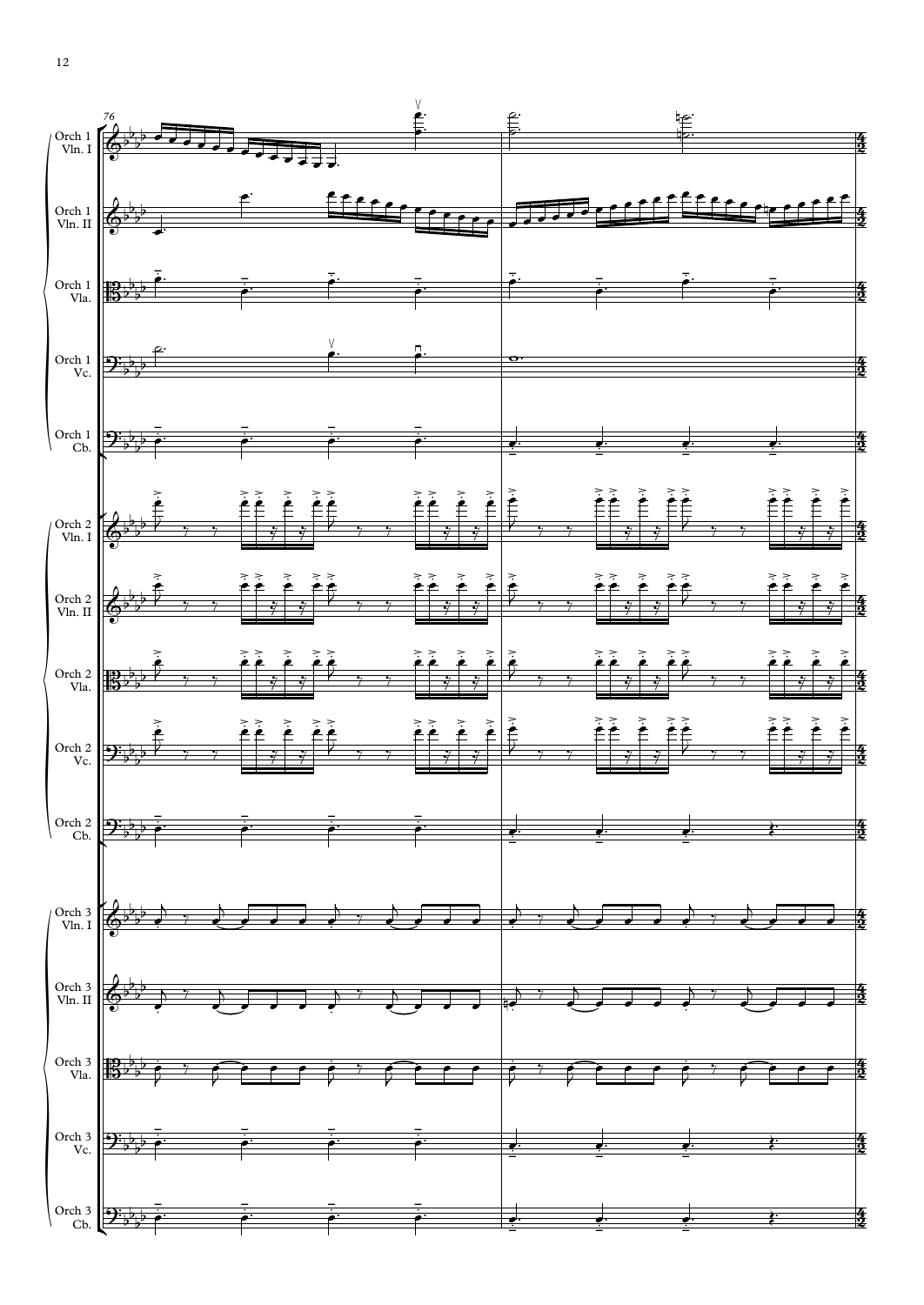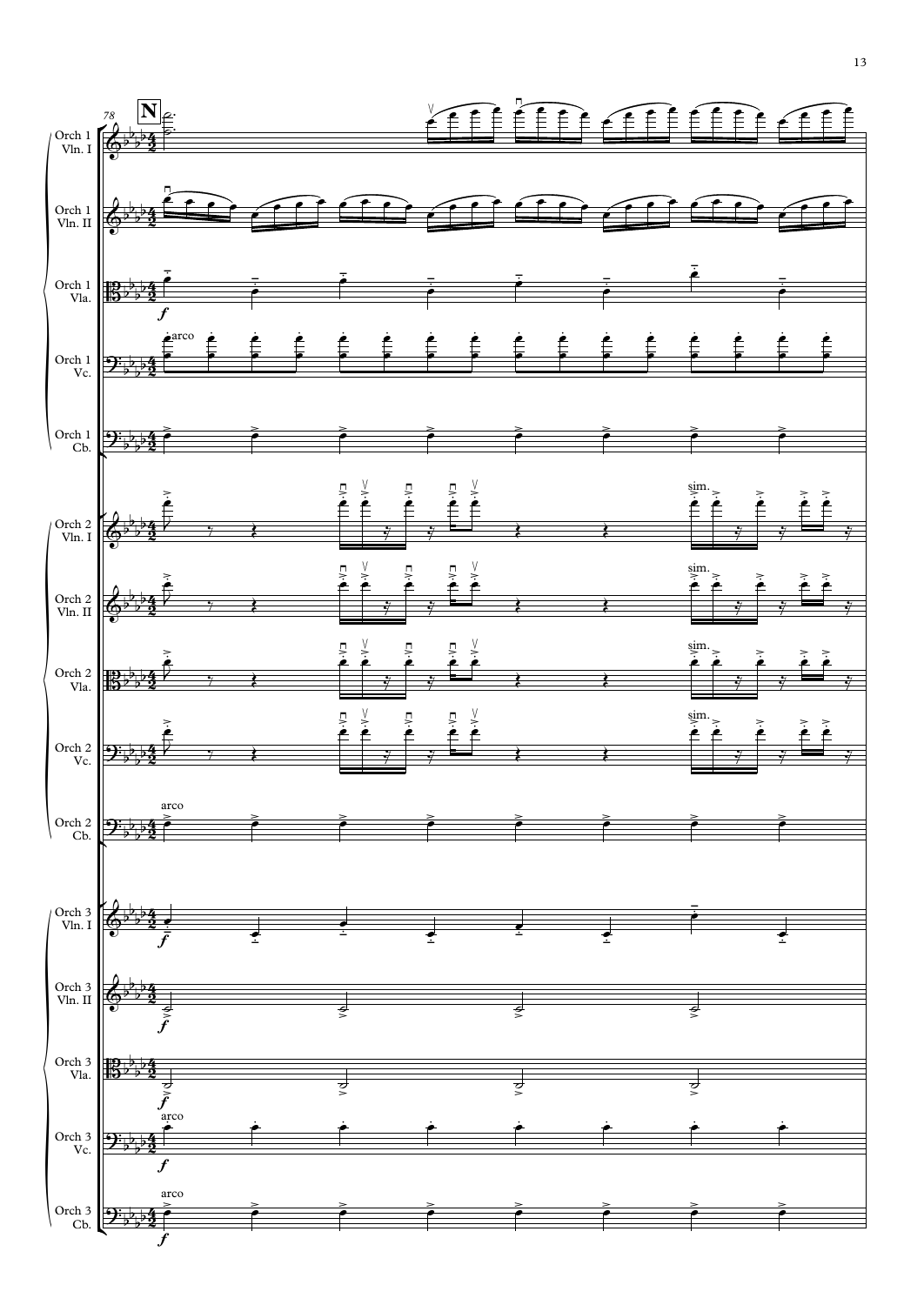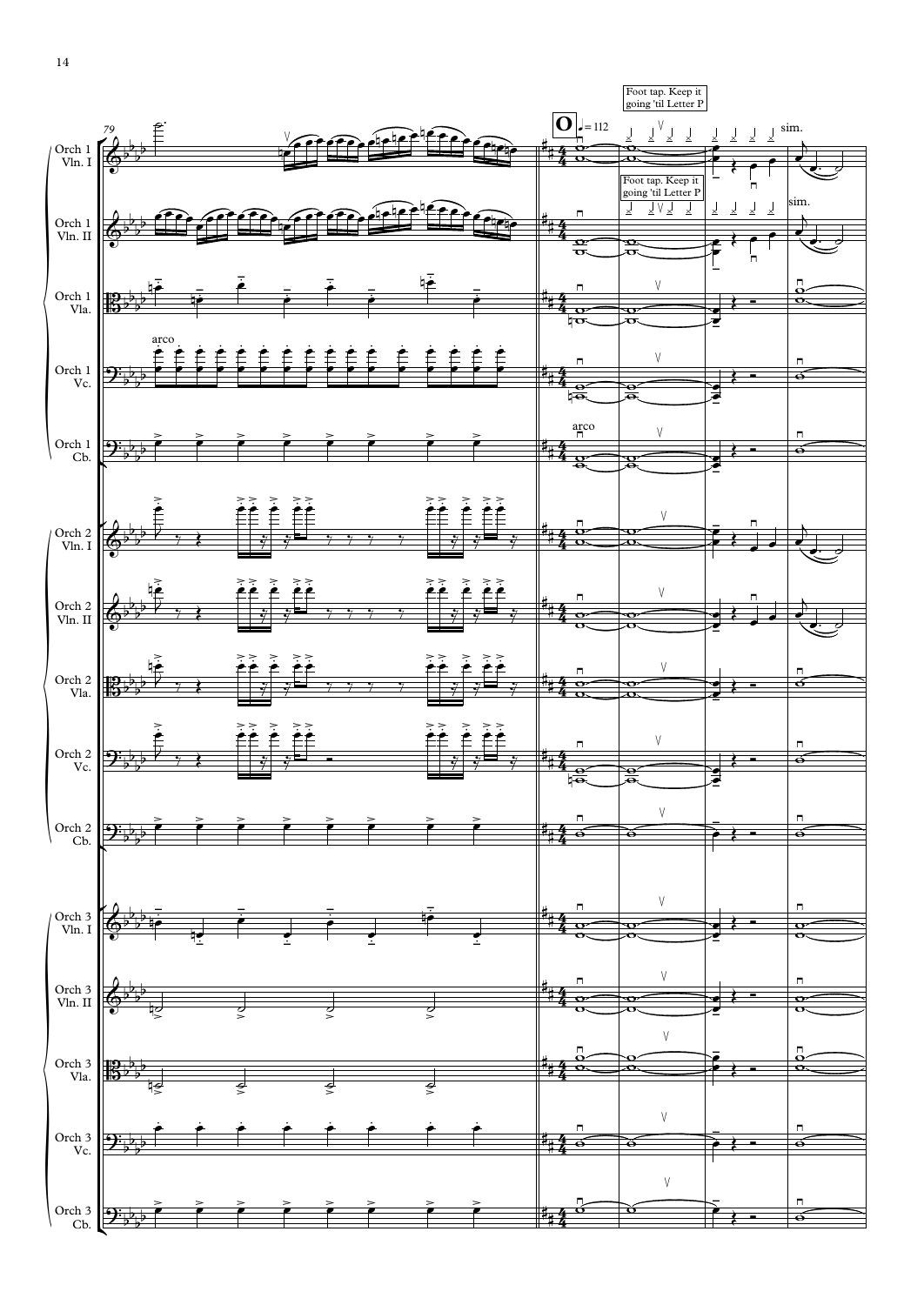

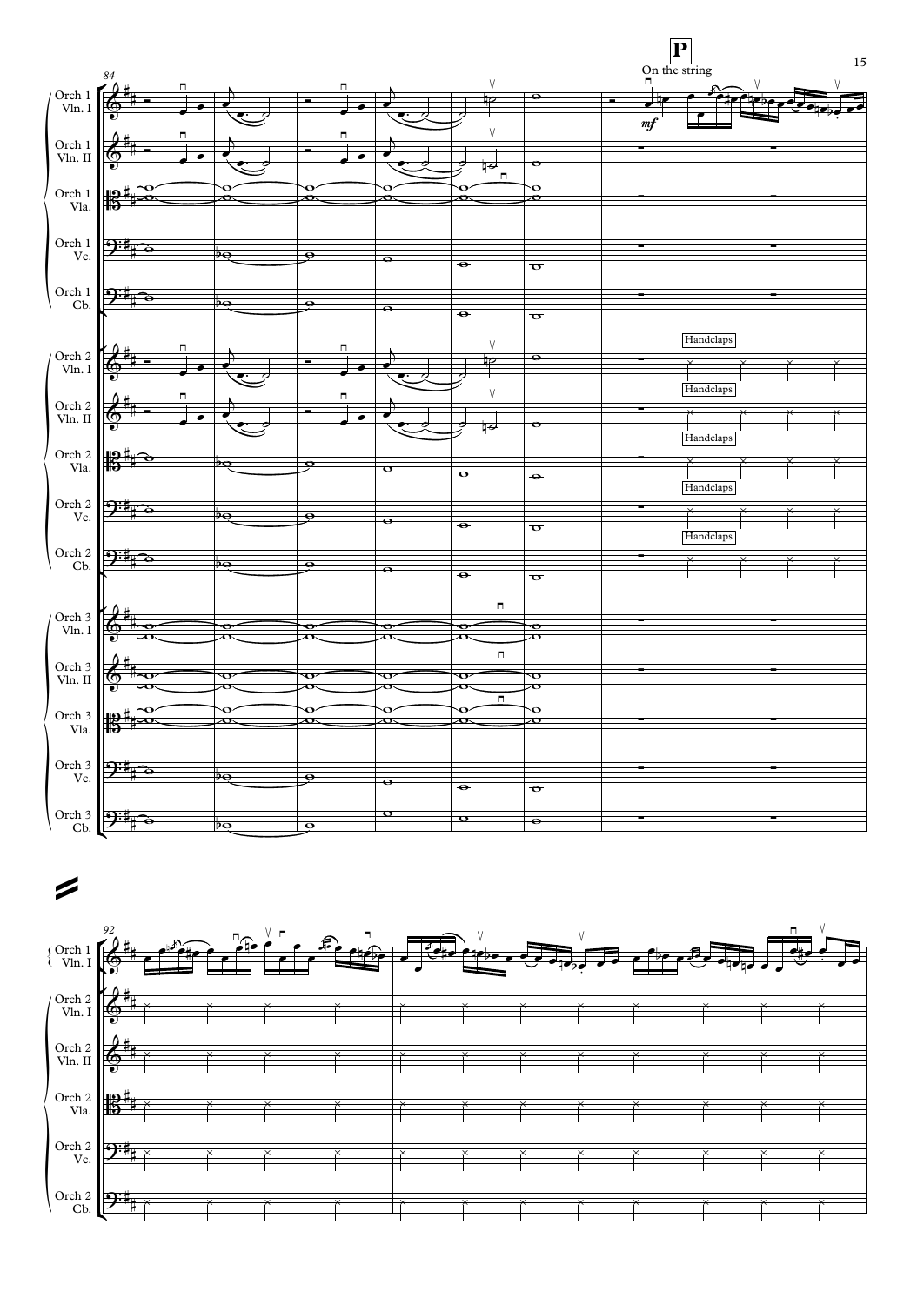



 $\overline{\phantom{a}}$ 



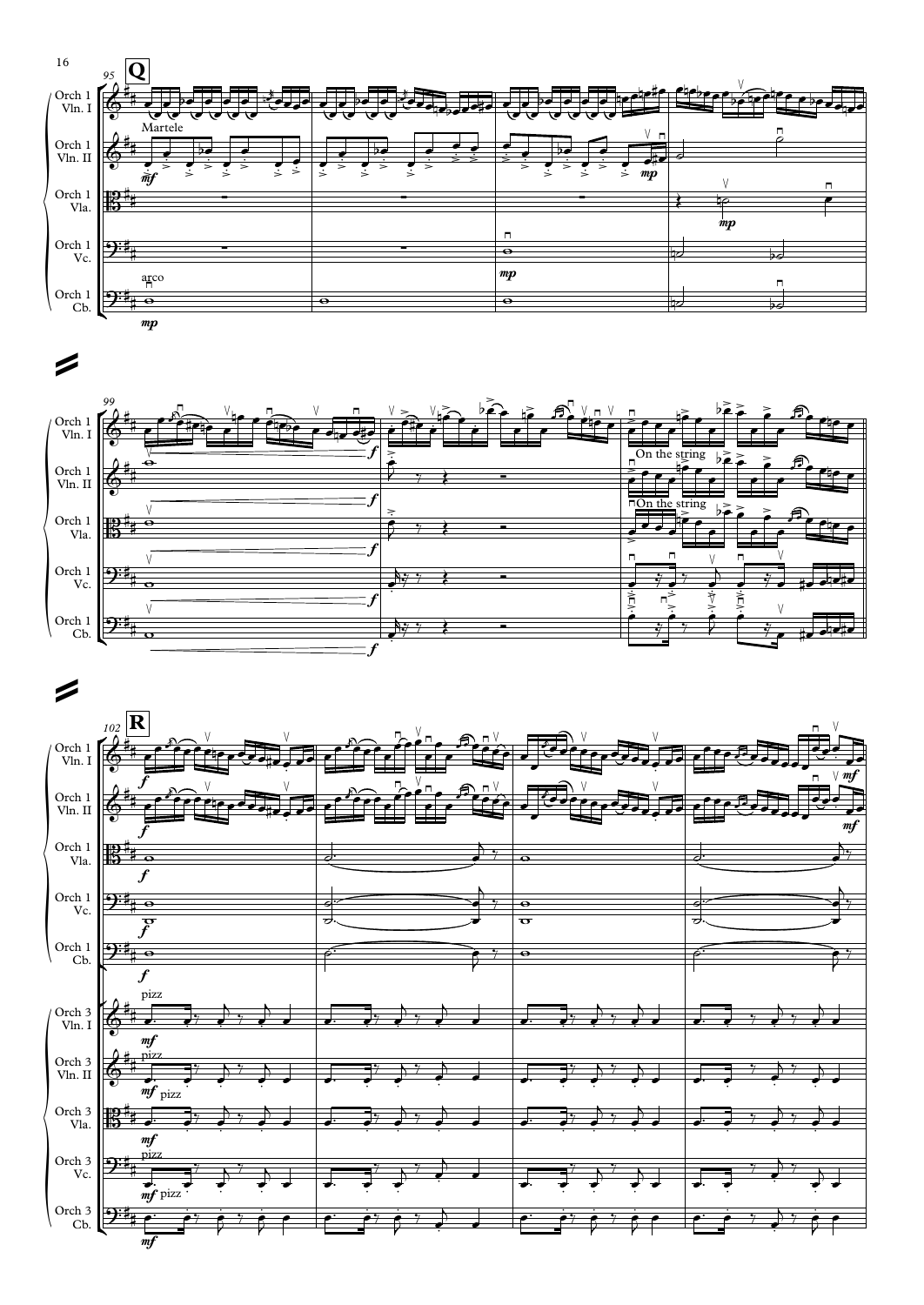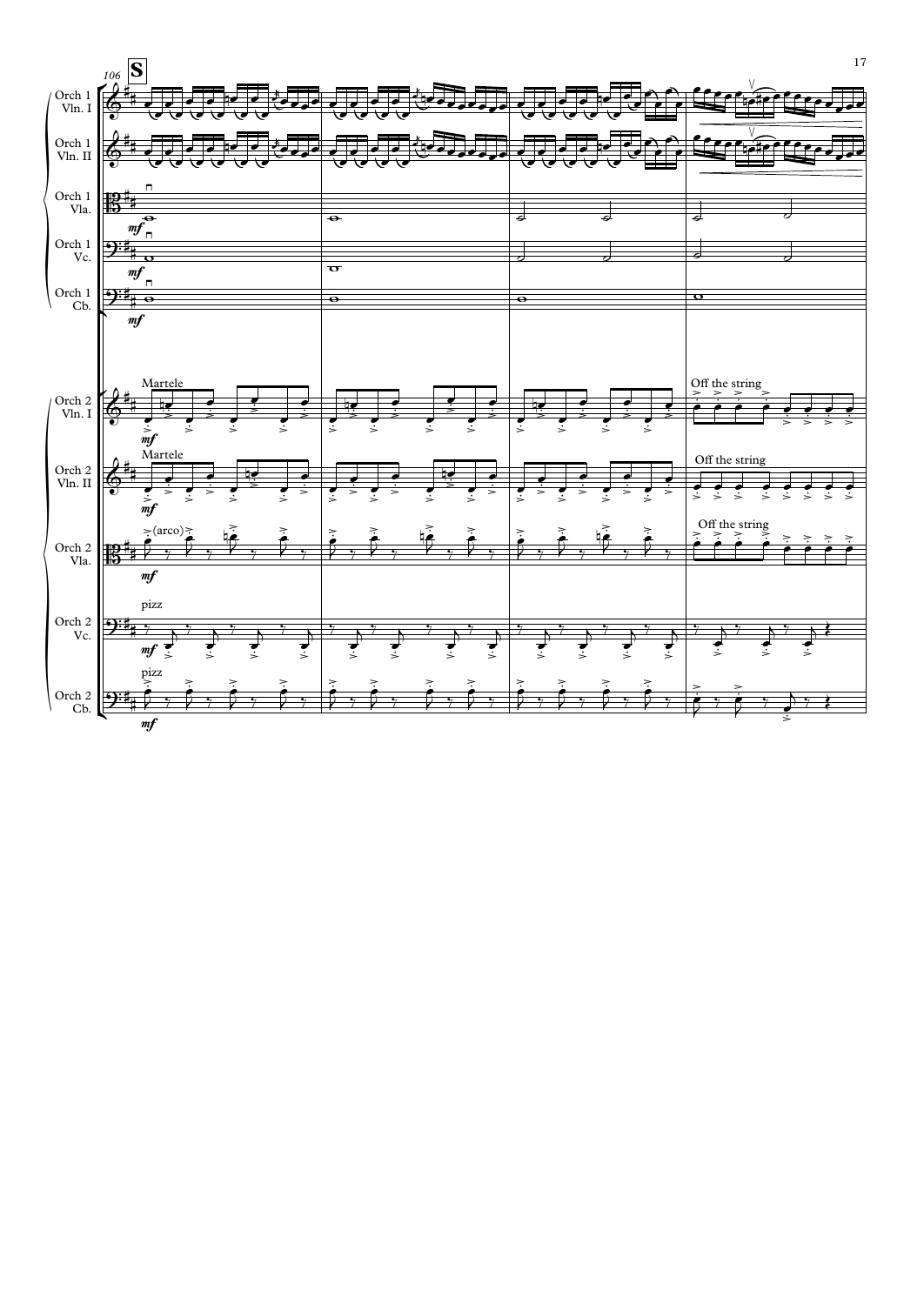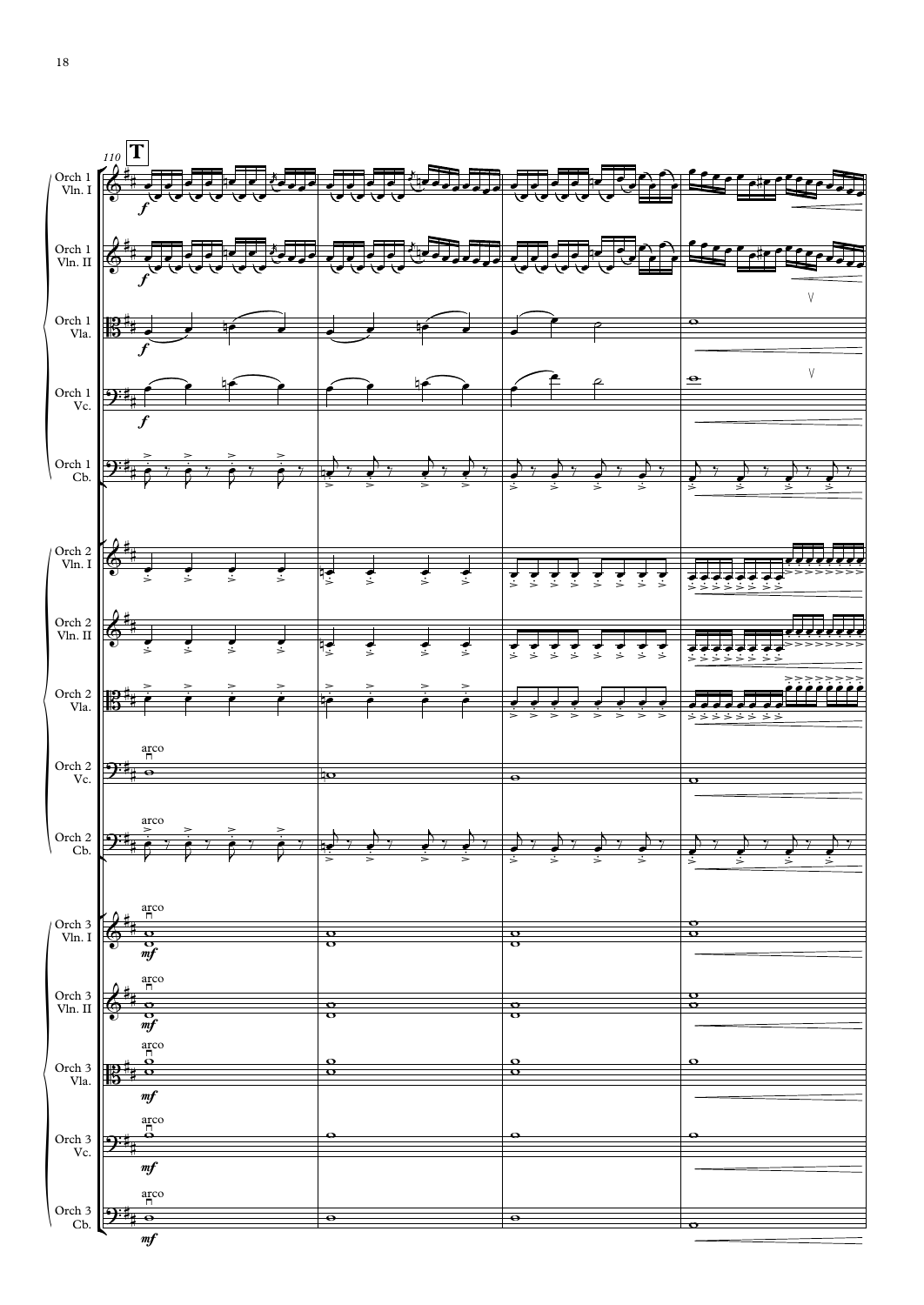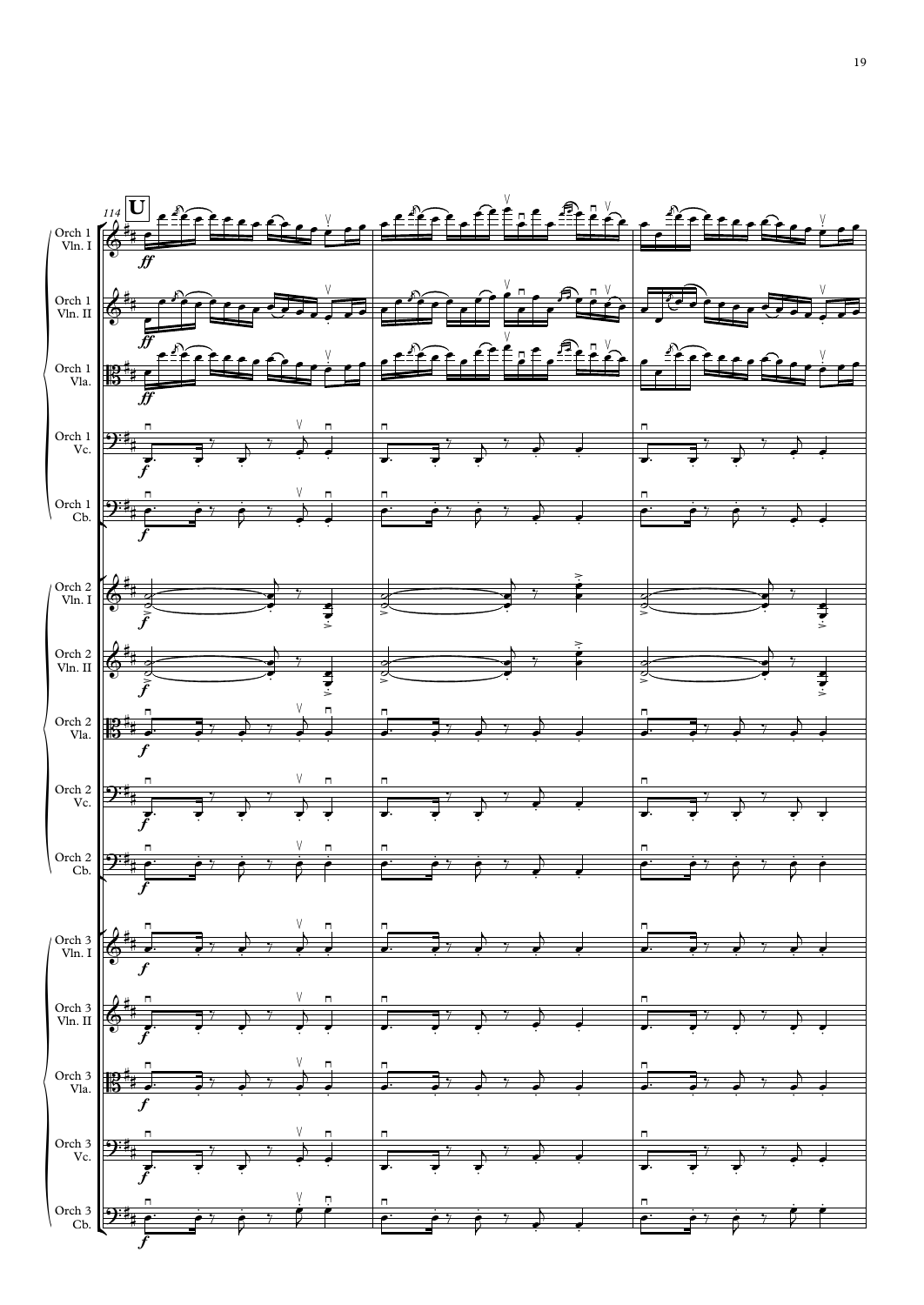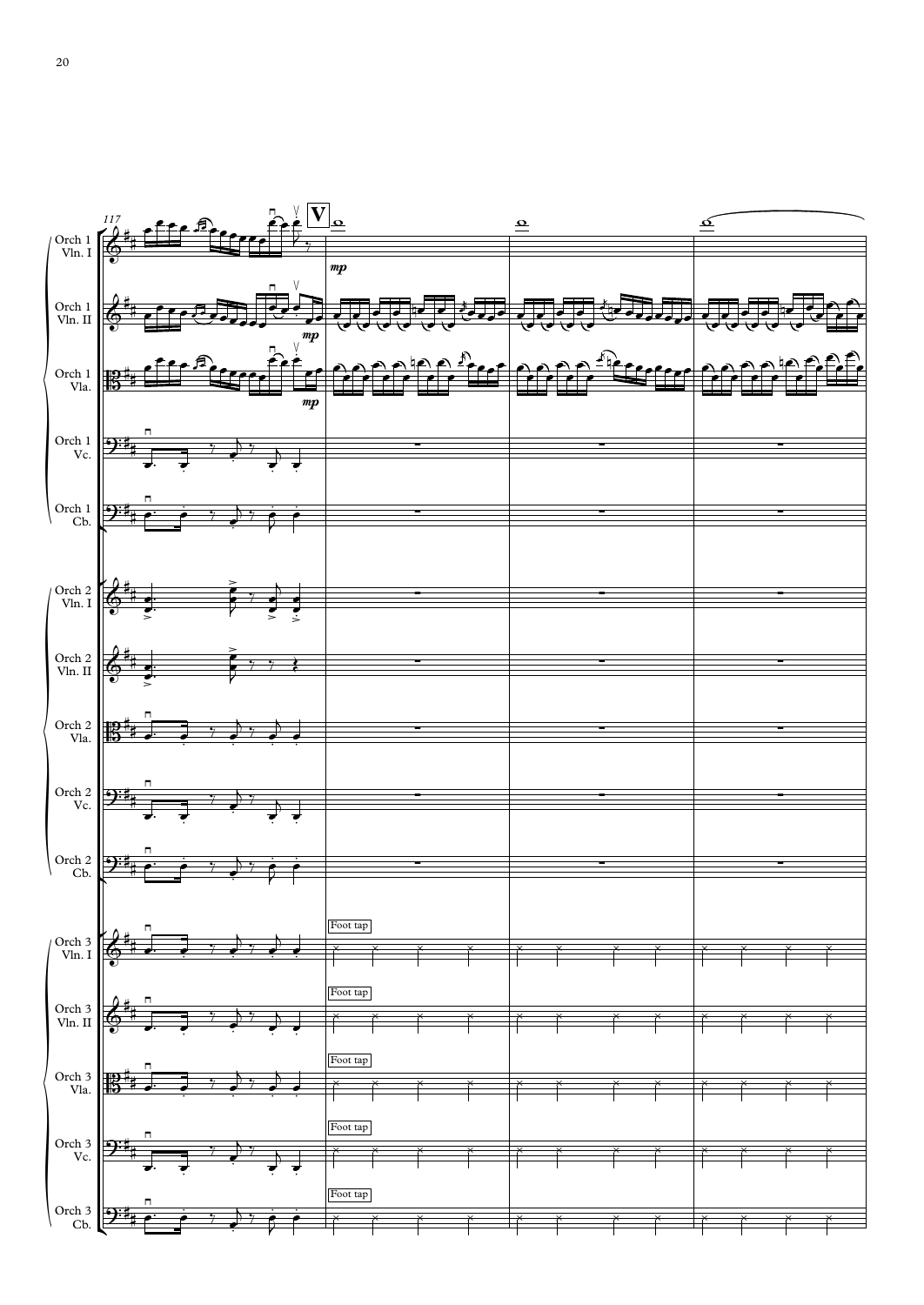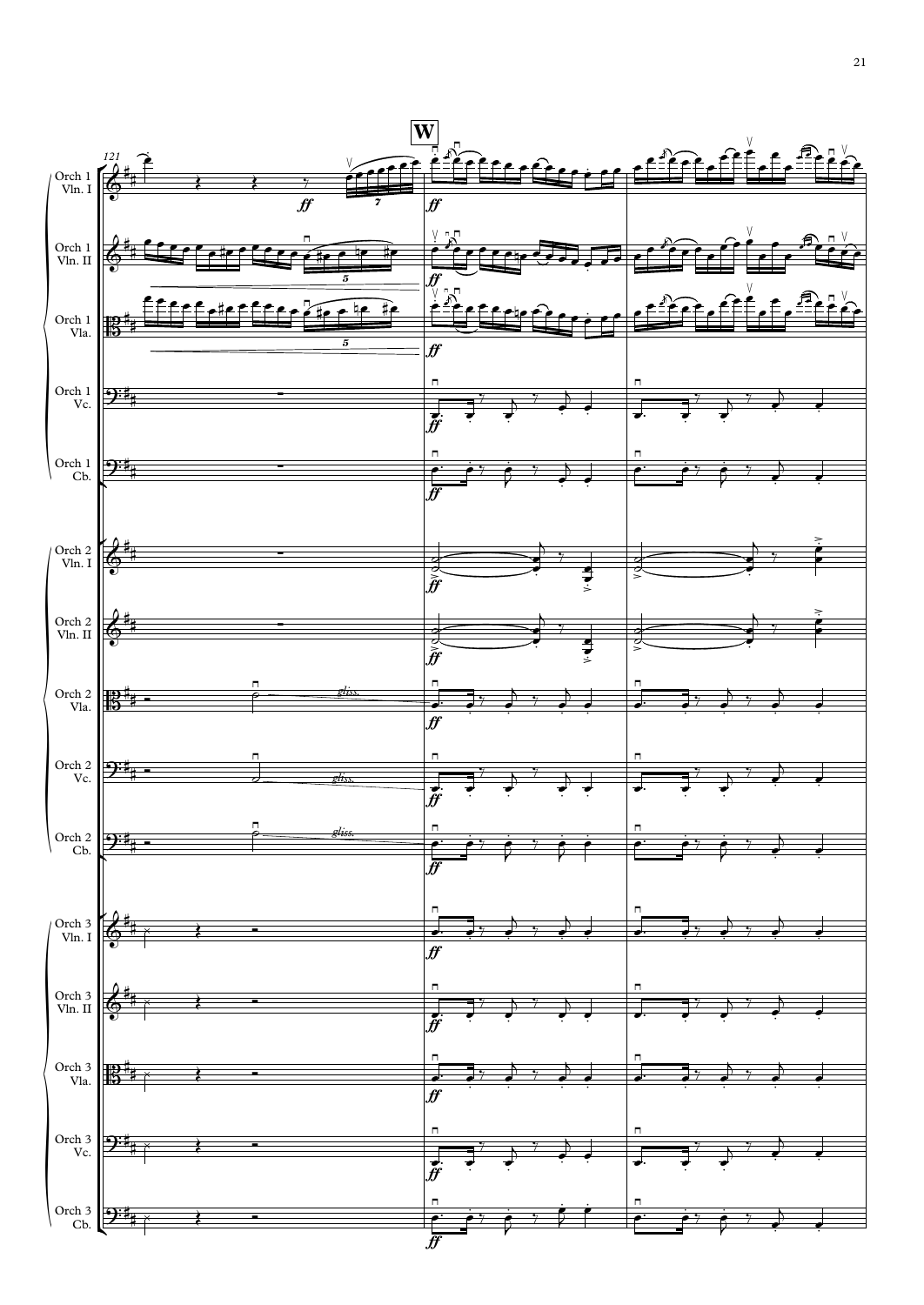